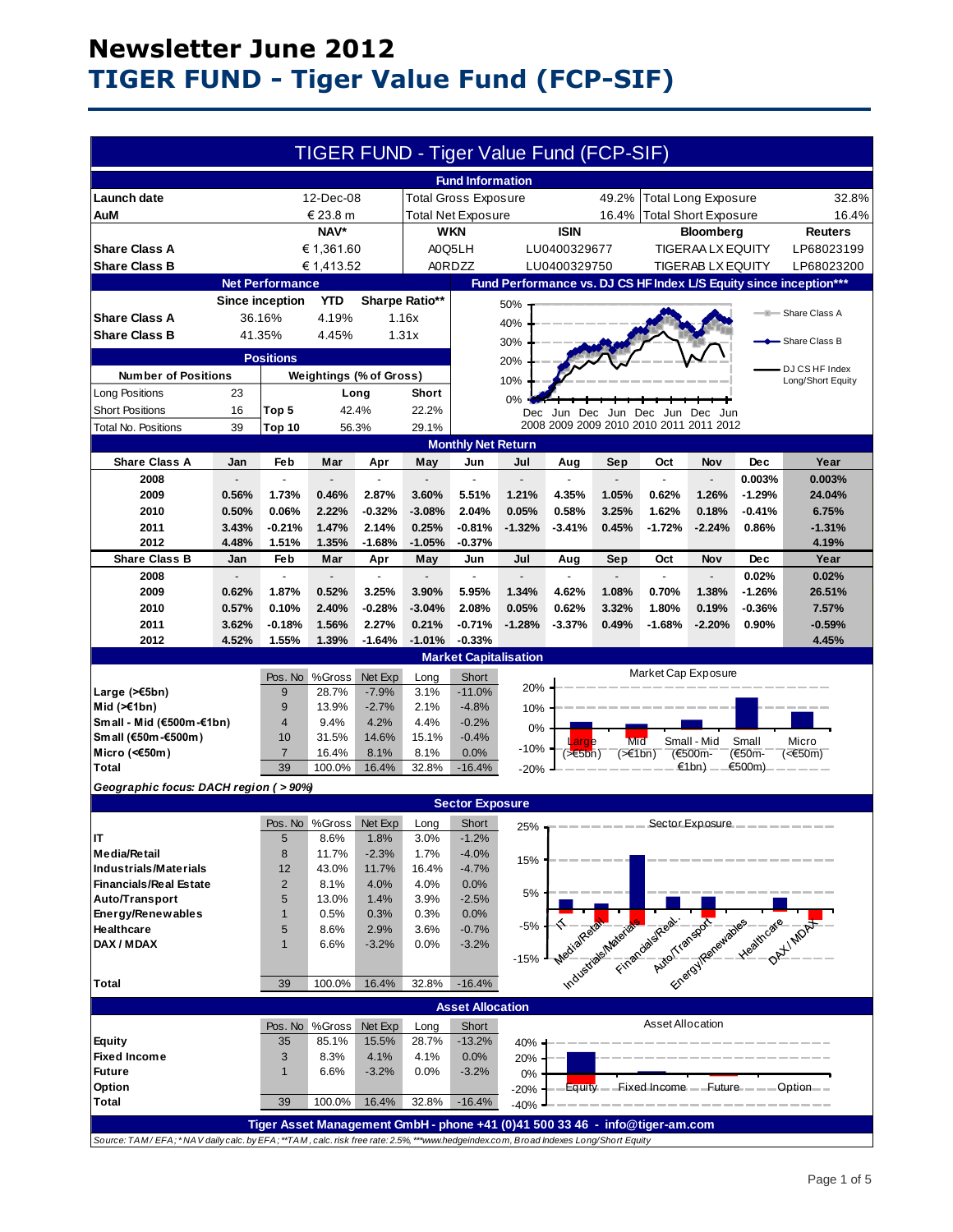# **Tiger Value Fund – June 2012**

## **O Returns: -0.37% (class A)/-0.33% (class B)**

In June the Tiger Value Fund had a negative net return of 0.37% for share class A and 0.33% for share class B, making a cumulative net return of +4.19%/ +4.45% in the year-to-date and +36.16%/ +41.35% since inception (share class A/B).

## **O Commentary: Low net exposure reflects muted Q2 earnings season**

In June we reduced our adjusted net exposure from around 23.5% to around 12% (16% incl. 4% fixed income investments) by selling long positions and adding selective short positions.

While our positions in Celesio and Rheinmetall contributed positively with  $+46$ bps, on the negative side Wincor Nixdorf, Kontron, bet-at-home, Vestas and Centrotherm cost the Fund 135bp. We cut our losses on Centrotherm and Vestas as stop loss limits were triggered and as we expected additional negative news flow.

Our single shorts contributed nicely with +104bp and the DAX/MDAX options and future hedges contributed also positively with +28bp.

## **O Discussion: BWIN.PARTY – German regulation positive not negative**

We have started to accumulate shares in BWIN.PARTY digital entertainment (BPTY, GBP 1.04), the no. one European online gaming operator (Germany accounts for approximately 30-40% of BPTYs EBITDA) after analysts downgraded the stock following the new German sports betting tax of 5% on sports betting revenues. Most analysts now have included a Eur 50m German tax burden for BPTYs FY 2012, i.e. around 25% of BPTYs group EBIT.

In contrast to most investors and analysts we see the German sports betting tax of 5% and ongoing regulation positive: (1) a regulated German market will lay the foundation for renewed growth over the coming years; e.g. the Italian market tripled after an initial 8% rate was gradually reduced to 3.5%; (2) although the sports betting operators will have to pay the tax bill, it's fair to assume that some of it will be recovered by a higher sports betting margin; (3) only sports betting companies who received a license e.g. from Schleswig-Holstein as BPTY did, will be allowed to do marketing in Germany and therefore be able to grow the business; offshore operators will not be able to do marketing

Our view is that the stock price also does not reflect a) seasonally strong H2 earnings, b) the rising US liberalization news flow (analysts estimate that US online poker would be worth up to 100p a share) and c) the increasing European regulation clarity and stronger revenue growth, d) the completion of the group's merged PartyGaming and bwin IT platform as of Q4/12 which will also feed into greater focus on growth.

On our numbers BPTY valuation and risk reward is compelling. The stock trades at a record low valuation with a FCF Yield of around 13% and a PER 2012e of 8.5x. We believe that the company is very likely to beat the current analyst consensus revenue growth estimate of only +3.6% p.a. (CAGR 2011-14). As a greater share of revenues will come from regulated operations we anticipate that the stock will re-rate to a higher earnings multiple giving the stock further upside.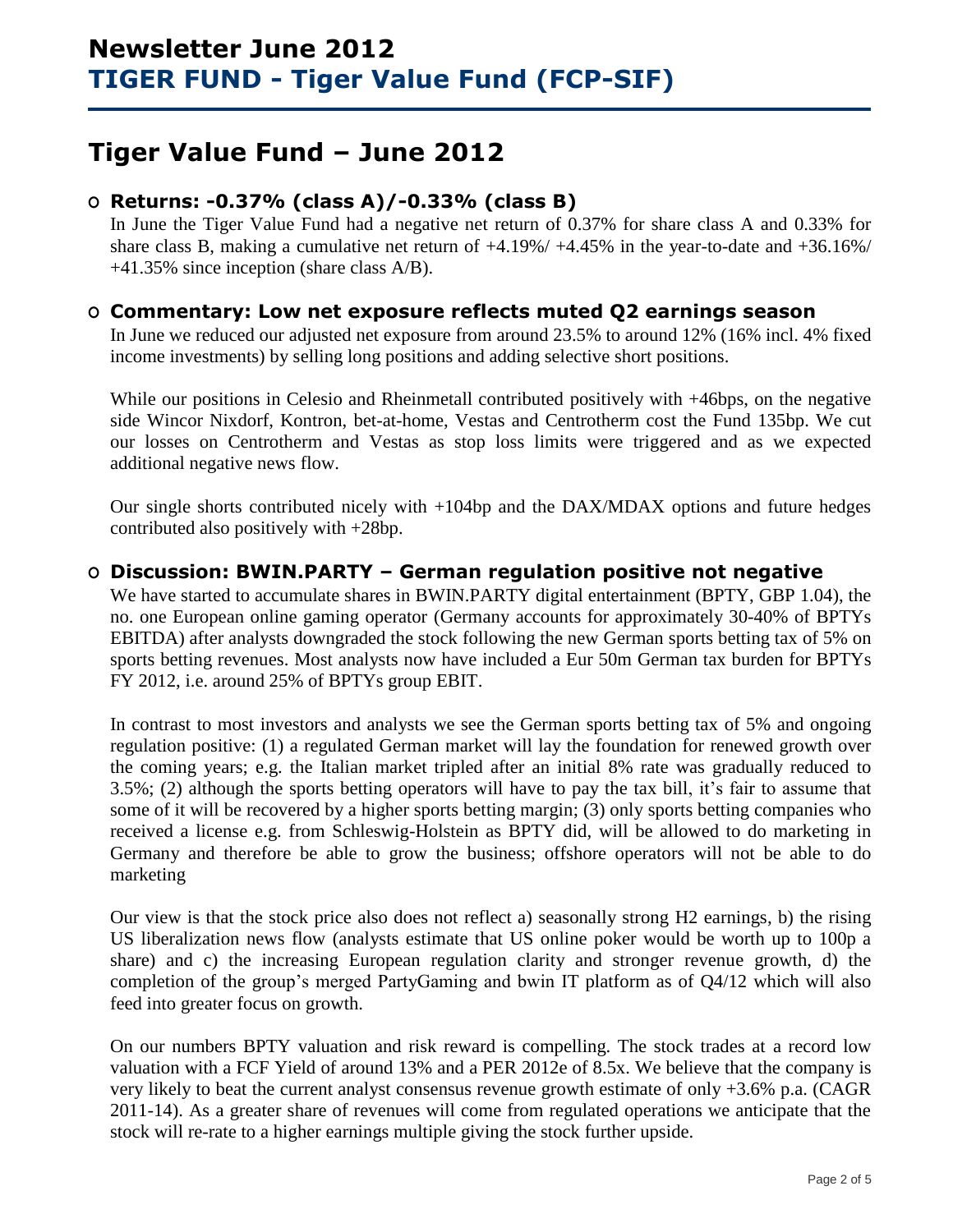# **Newsletter June 2012 TIGER FUND - Tiger Value Fund (FCP-SIF)**

### **o Outlook: Synchronized global slowdown underway**

Last month we further increased our net exposure to nearly 30% in anticipation of a short term rally due to increased central bank action. This proved to be correct as the ECB, PBOC and BCB all further lowered their key interest rates and the FED extended operation twist for another 6 months. In addition, the initial response to the 19<sup>th</sup> EU Summit was very positive for most risk assets. Nevertheless, despite this seemingly coordinated global easing and promise by the European leaders to push for further Eurozone integration, stocks have been unable to extend these initial gains. The main culprit is most likely the undeniable slowdown in corporate earnings. As we have reported in this newsletter for many months, leading indicators across the globe have pointed to quite a sharp slowdown in economic activity. Recently this has also translated in a marked deceleration of earnings growth and several global companies across most industries have pre-announced weaker than expected earnings such as Danone, Infineon, Temenos, Cummins, Nike, etc. In fact, the ratio of negative-to-positive pre-announcements is close to a record high.

Thus, while we still believe the Eurozone tragedy will continue to haunt the European equity markets for a long time to come, the focus for European equities will in the immediate future shift to corporate earnings which expect to be largely disappointing. More importantly, earnings guidance will probably be even worse as anecdotal evidence seem to indicate that weakness was more pronounced towards the end on the second quarter resulting in a poor start to the third quarter and for the remainder of the year.

We have therefore moved our exposure back to the low teens (14% beta adjusted at the end of June and somewhat lower today) as we have re-entered some shorts that we had previously closed with good profit and we have also closed a number of non-core and low conviction long positions. In addition, as previously mentioned a few stop-loss orders were triggered in a few renewable stocks further reducing our exposure. As earnings risk have now clearly increased we are even more focused on catalyst driven and uncorrelated investment ideas. Our recent addition of BWIN.PARTY is a good example of that.

## *The Tiger Value Fund Desk, 16 th July 2012.*

**Matthias Rutsch Marc Schädler Peter Irblad**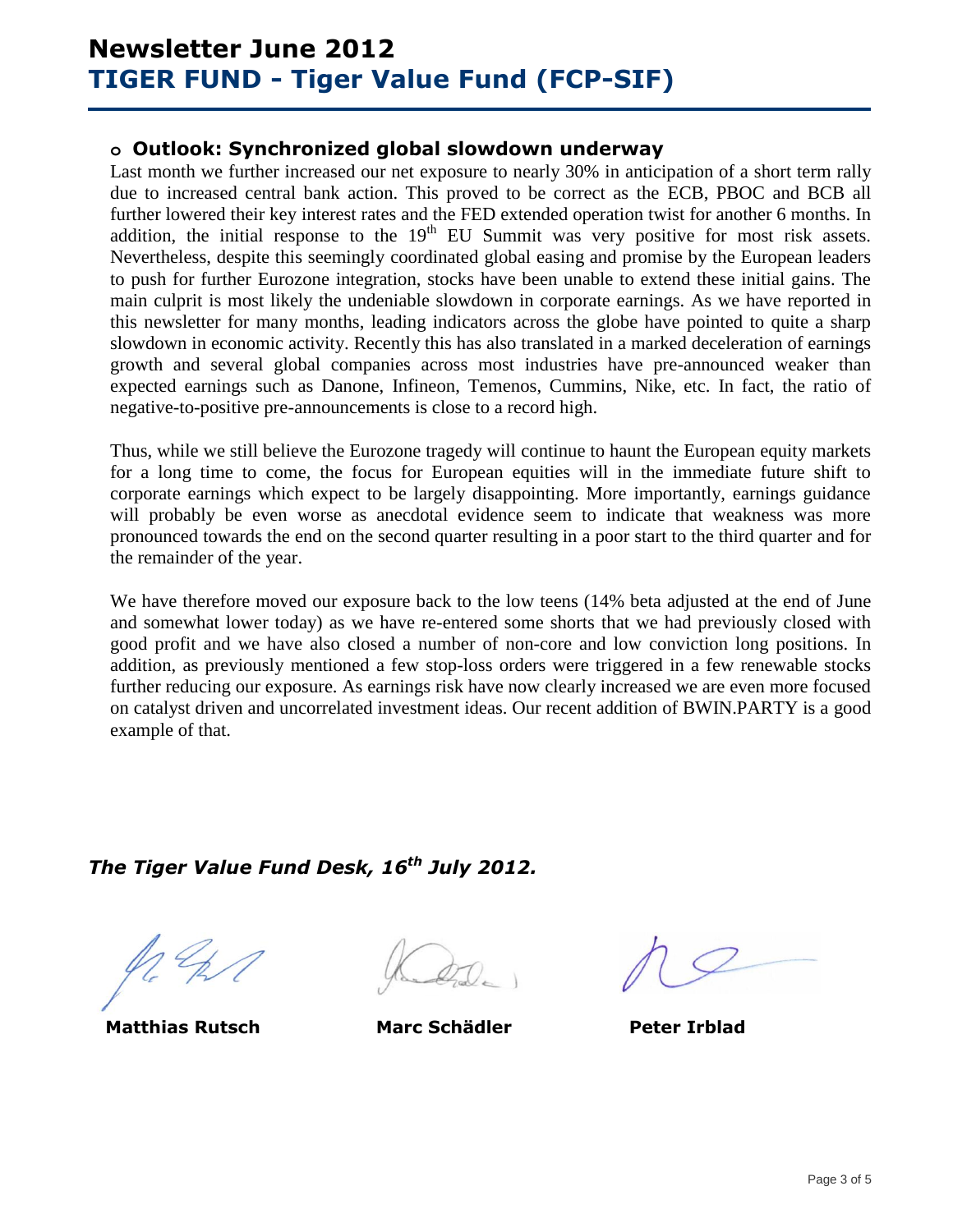#### **Objectives**

The objective is to identify undervalued companies with external catalysts and/or initiate pro-active measures to create shareholder value. The fund aims for a 5 year return of 10-15% p.a. with strong focus on capital preservation.

### **Investment Strategy**

The Investment Advisor is a fundamental long-short equity stock-picker. The fund seeks undervalued small and midcap companies where a number of issues, which in our opinion can be improved, are sub-optimizing the company's public market value. For each position we perform a detailed research process including a 360 degree research approach and 10 point scoring system.

The managers foresee a direct dialog with the company as well as with other shareholders to support management to initiate value creating measures. Their partner network i.e. other shareholders, consultants, sector experts, media etc. will help to impact positive change.

The fund intends to engage in 15-30 long investments with a target net long exposure of around 50%. The geographic focus is likely to be Germany, Switzerland and Austria.

| <b>Fund Information</b>   |                             | <b>Fee Structure and Risk Management</b> |                           |
|---------------------------|-----------------------------|------------------------------------------|---------------------------|
| Currency                  | <b>EUR</b>                  | Admin/Custodian Fee                      | Up to 0.49%               |
| Legal Entity              | <b>FCP-SIF</b>              | Advisory (Mgmt) Fee                      |                           |
| <b>Fund Domicile</b>      | Luxembourg                  | Share Class A                            | $2.0\%$                   |
| <b>Fund Structure</b>     | Open-ended multi-class      | Share Class B                            | 1.5%                      |
| Style mandate             | Long/Short and Active Value | Performance Fee                          |                           |
| <b>Investment Minimum</b> |                             | Share Class A                            | <b>20%</b>                |
| Share Class A             | € 125,000                   | Share Class B                            | 15%                       |
| Share Class B             | € 5,000,000                 | Hurdle Rate                              | None                      |
| Sub. Frequency            | Monthly                     | <b>Highwater Mark</b>                    | Yes                       |
| Red. Frequency            | Monthly                     | Eligible Investors                       | See Issue Document        |
| <b>Redemption Notice</b>  |                             | Leverage                                 | Maximum 200% of NAV       |
| Share Class A             | 3 months                    | Fund Benchmark                           | DJ CS HF Index L/S Equity |
| Share Class B             | 6 months                    |                                          |                           |

### **Fund Advisor Details and Service Providers**

| <b>Investment Advisor</b> | Tiger Asset Management GmbH                  |
|---------------------------|----------------------------------------------|
| Contact                   | Matthias Rutsch, Phone: +41 (0)41 500 33 46  |
|                           | Peter Irblad, Phone: +41 (0)41 500 33 45     |
|                           | Marc Schädler, Phone: +49 (0)40 226 32 35 11 |
| Sub-Advisor               | PHZ Privat- und Handelsbank Zürich AG        |
| Contact                   | Phone: +41 (0)43 443 71 00                   |
| <b>Management Company</b> | Alceda Fund Management SA                    |
| <b>Prime Broker</b>       | SFB AB                                       |
| <b>Administrator</b>      | European Fund Administration SA              |
| Custodian                 | SEB SA                                       |
| <b>Auditor</b>            | PriceWaterhouseCoopers                       |